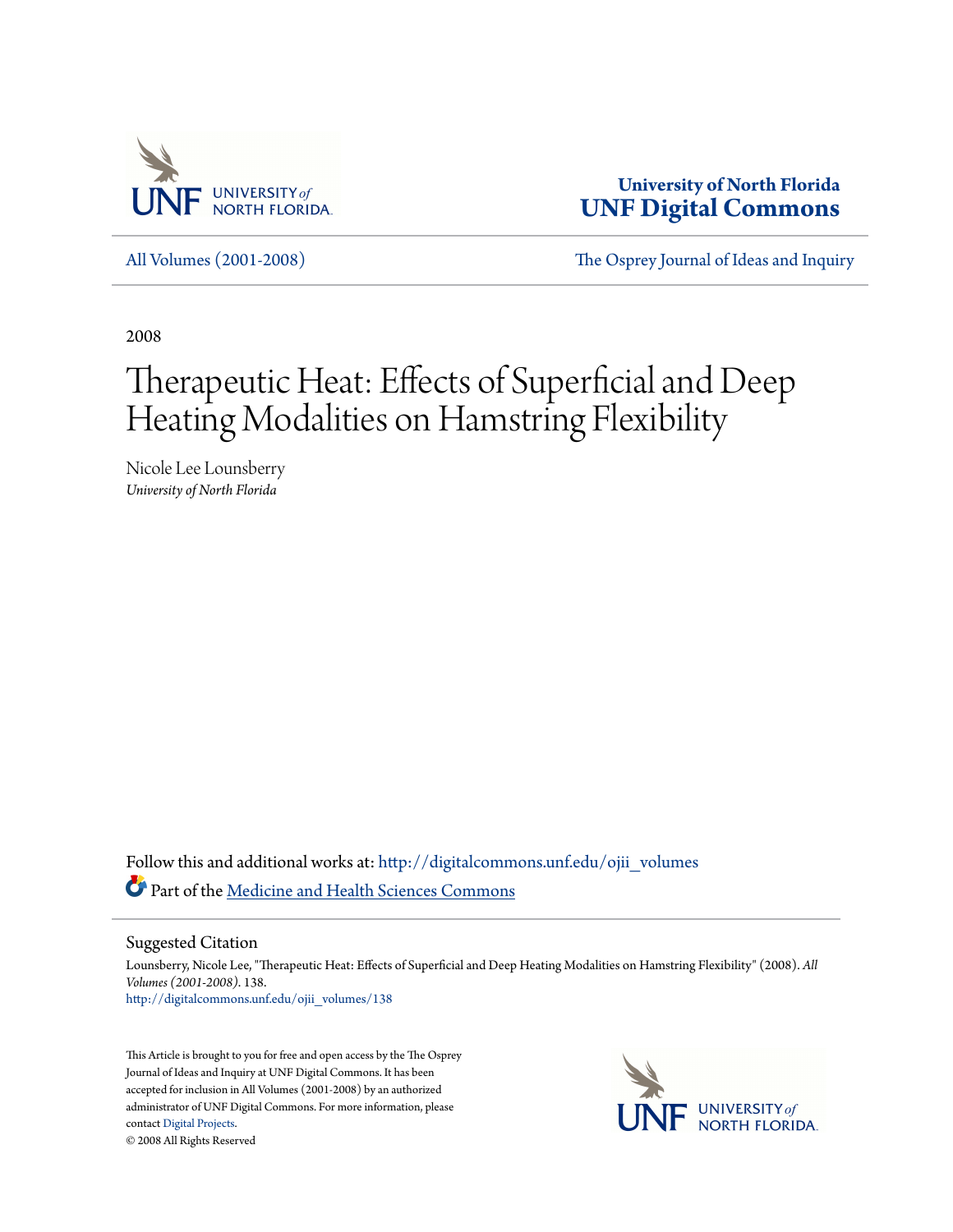# **Therapeutic Heat: Effects of Superficial and Deep Heating Modalities on Hamstring Flexibility**

Nicole Lee Lounsberry Faculty Sponsor: Dr. Bernadette Buckley

#### **Abstract**

**Poor muscle flexibility has often been associated with injury. Therapeutic heating modalities are frequently used to increase the extensibility of the muscle. The purpose of this study was to compare immediate changes in hamstring flexibility following the application of superficial (moist heat pack) and deep (1 MHz ultrasound) heating modalities. Twenty-four college aged subjects met the inclusion criteria and volunteered for this study. Subjects reported to the Athletic Training Lab and received either the ultrasound or moist heat pack treatment. Hamstring flexibility was measured pre and post treatment using an active knee extension test with an inclinometer. An average of three measurements was used in the analysis. Subjects who received the ultrasound treatment showed greater immediate gains in hamstring flexibility. Therefore ultrasound would be the recommended treatment for increasing extensibility of the hamstring muscles.** 

Poor extensibility is a predisposing factor to muscle injury, especially with regard to the hamstring muscle group. According to the National Collegiate Athletic Association Injury Surveillance System (1988-1989 through 2003-2004), upper leg muscle-tendon strains constituted 10% of the practice injuries in men's football and 11% of the game injuries in men's baseball.1,2 In women's field hockey, 26.9% of the practice injuries consisted of upper leg strains.<sup>3</sup>

Many of these injuries may be avoided by maintaining adequate extensibility of the hamstring muscles. Often, the application of some form of heat prior to stretching is often used to enhance range of motion and extensibility. The two most common modalities used in the athletic training room are moist heat packs (MHP) and ultrasound (US). Moist heat is a superficial heating agent that has the ability to cover a large surface area and has a simple application procedure, often performed by the athletes themselves. Therapeutic ultrasound (US) is a deep heating agent applied by a clinician to a much smaller and localized area.

 As health care practitioners, we are taught to use evidence based practices when treating our patients in order to provide the best possible care to our patients and athletes. We should always use the most effective means of treatment and these treatments should have a strong foundation of research to support them. As professionals, we need to move away from administering treatments simply because that is the way it has always been done and make sure that we are providing treatments that have been proven to work.

 Researchers have studied the effects of modalities on increasing range of motion and extensibility. Often these studies incorporate a stretching protocol following the application of heat. $4-9$  As a result of their design, it is often difficult to determine the effectiveness of the modality alone on enhancing extensibility. Researchers have investigated the use of a MHP alone on increasing extensibility.<sup>5,10-14</sup> Robertson et al  $^{13}$ applied moist heat to the triceps surae and measured changes in ankle dorsiflexion ROM without stretching. Their study determined that the MHP treatment was not significantly more effective than the control.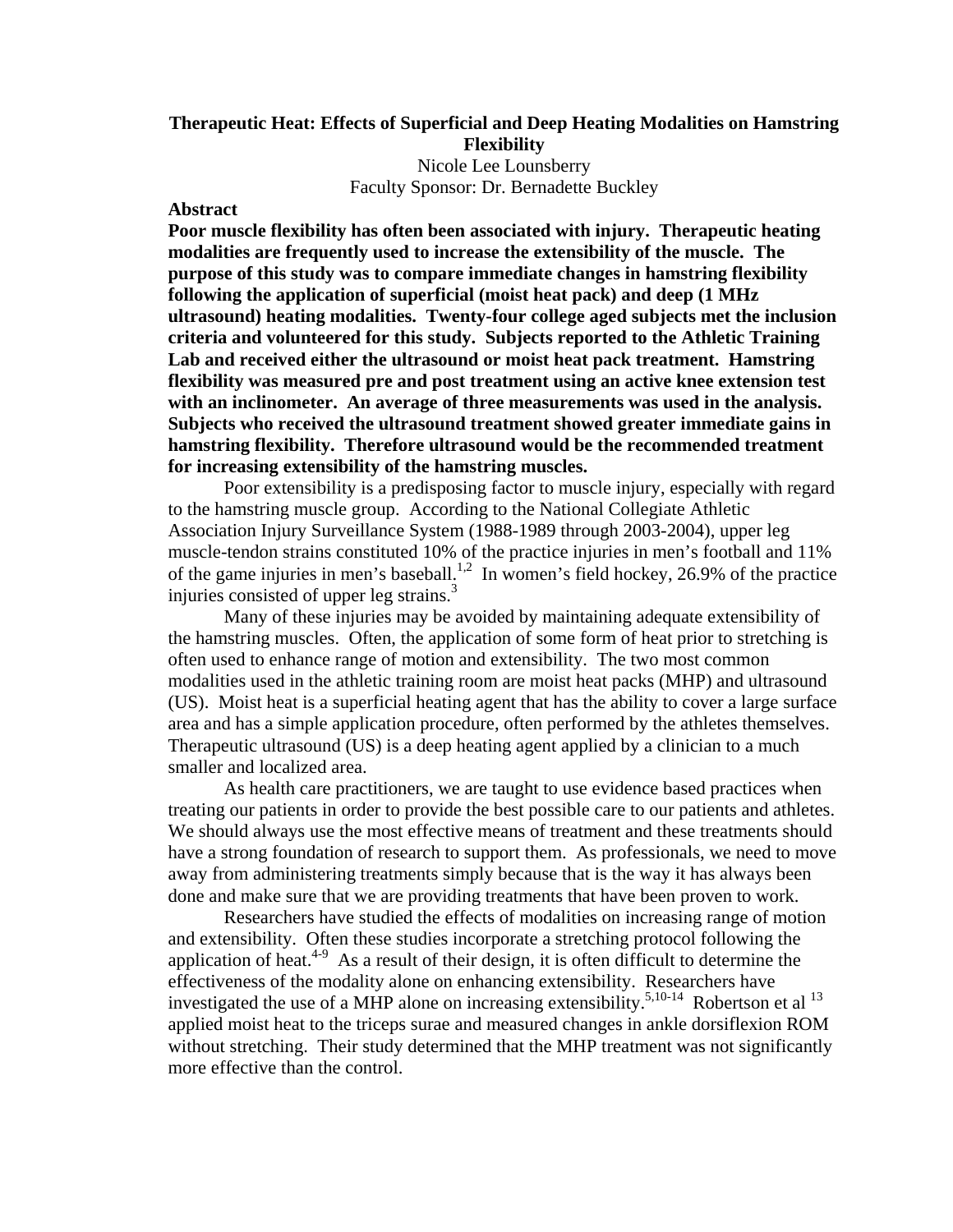Although this is a common treatment in the athletic training room, it is only one option for heating up tissue. As mentioned previously, US is often used as a form of deep heat to enhance muscle extensibility. There appears to limited research comparing the effects of MHP and US application without the aid of stretching on muscle extensibility. A single study was found which directly compared US and MHP treatments. Knight et al<sup>4</sup> investigated the effects of MHP and 1 MHz US treatments on the extensibility of the plantar flexors using a concurrent stretching protocol. Therefore, the purpose of this study was to compare the effects of US and MHP application on tissue extensibility of the hamstring muscle group.

### **Review of Literature**

#### *Ultrasound*

 Therapeutic ultrasound can serve as either a superficial or a deep heating modality depending on the frequency used. While 3 MHz US provides superficial heating, 1 MHz US heats tissues at depths of  $3-5$  cm and is considered to be a deep heating agent.<sup>15</sup>

 US produces heat through high frequency acoustic vibrations. A benefit of this type of energy transmission is that it is minimally hindered by adipose tissue due to its high water content.<sup>15,16</sup> Adipose tissue can be a crucial obstacle for therapeutic heating agents because of its ability to insulate underlying tissues from external heating agents. Rose et al  $17$  showed that US was an ideal means of reaching higher tissue temperatures at greater depth because of its ability to heat without affecting superficial structures. The study found that, after the first two minutes following treatment, tissues at 5cm deep cooled more slowly than those at 2.5cm deep. Baker et al  $^{18}$  found that US was capable of significantly increasing blood flow within muscle where moist heat could not. US heats deep tissues without affecting superficial tissues, therefore any overlying adipose tissue serves to insulate the underlying structures and helps to slow the rate of cooling significantly.

 US can be used to target the collagen-rich tendinous units of the hamstring muscles because of its ability to penetrate deeper tissues. Several researchers have demonstrated the beneficial effects of heat on collagenous tissue.<sup>19</sup>**-**21 It has been shown that increasing the temperature of collagen to 40 degrees Celsius will increase the elasticity of the tissue.<sup>13</sup> This increased elasticity allows for an even distribution of force and reduces the stress on localized areas of the tissue. Warren et al <sup>19</sup> found that the application of heat with a low load produced a faster elongation of the tendon than the load without heat. He also found that the tendons treated with heat were able to support greater loads and sustained less tissue damage than those that were not. Strickler et al<sup>22</sup> found that an increase in temperature of 4 degrees for a brief period increased the amount of elongation a tissue could sustain without rupture.

A factor that often inhibits significant gains in tissue temperature is the body's natural homeostatic mechanism.<sup>20,23</sup> As the tissue temperature increases, vasodilation occurs, bringing cooler blood into the tissue to help normalize the temperature. Lehmann et al  $^{23}$  demonstrated the cooling effects of circulation by performing US on animals both pre and post mortem. Upon comparison, post mortem tissue measurements were elevated compared to those taken pre mortem due to the absence of the cooling effect produced by circulation.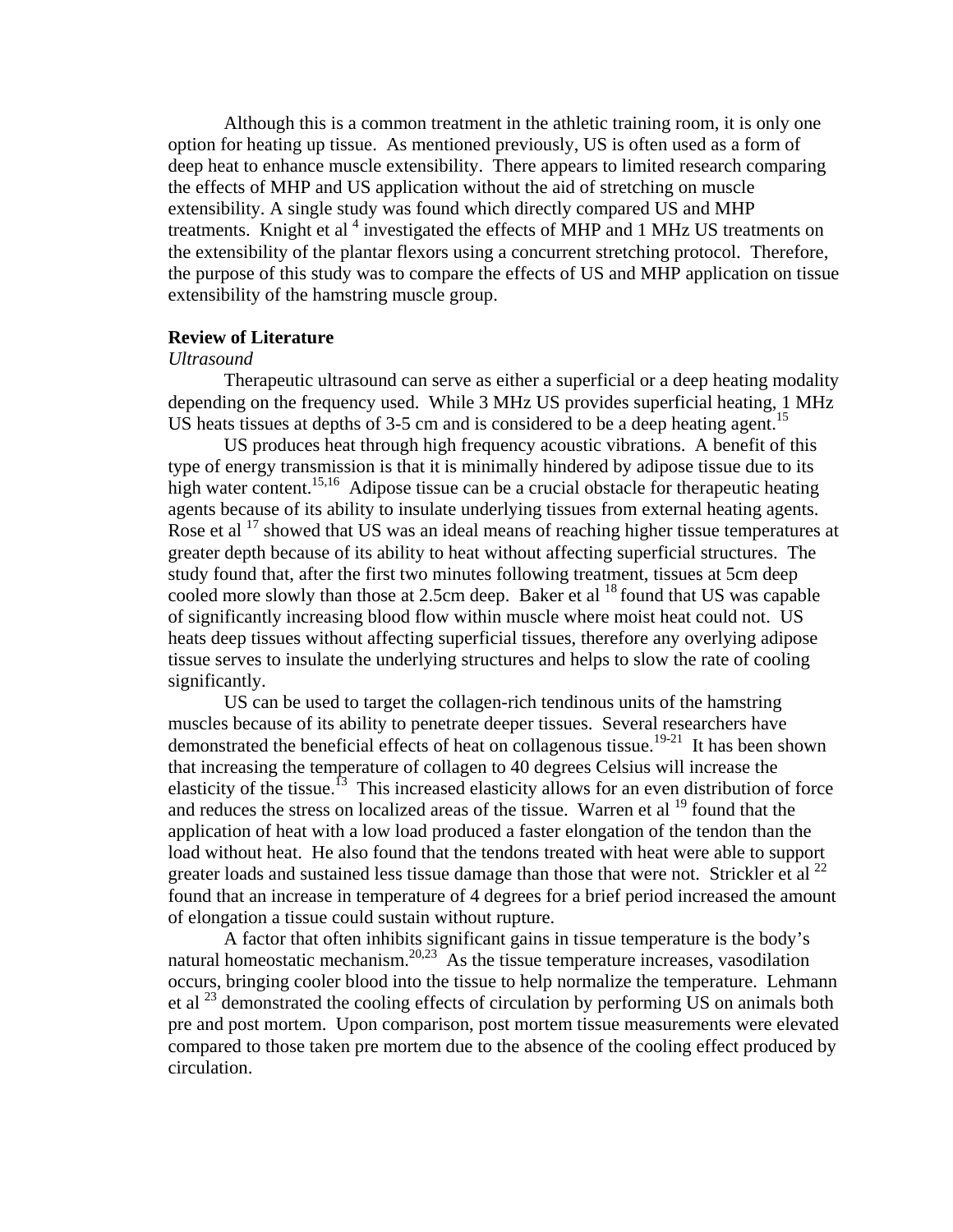It has also been shown that because tendon tissue is less vascularized than muscle tissue, tendons will retain heat for longer periods of time.<sup>24</sup> This lack of vascularity prevents the body from cooling these tissues as efficiently as others because it cannot bring in as much cool blood. Chan et al  $^{24}$  demonstrated that tendon reaches greater temperatures and heats more quickly than muscle. It was also shown that the tendon was able to maintain vigorous heating for longer periods than muscle. *Application* 

Because it cannot readily travel through air, US must be applied using a dense coupling medium.<sup>16</sup> Unless an irregularly shaped area requires treatment, most clinicians will use a topically applied coupling gel. Although there are theories that increasing or decreasing the temperature of the conducting gel will alter the effectiveness of the treatment, the research is inconclusive.  $25,26$ 

 The treatment area is based on the US unit's effective radiating area (ERA) which represents the portion of the transducer that actually produces the sound wave. The recommended treatment area is no more than three times the ERA.<sup>15,27</sup> Treating an area that is too large will dilute the effects of the treatment and will not allow for adequate tissue temperature increases at desired depths.10 Research has shown that treating an area four times the ERA can still achieve vigorous heating, but will take significantly longer and be less effective than an area two times the ERA.<sup>24</sup>

The beam nonuniformity ratio (BNR) describes the variance in intensity of the US beam. It is recommended that the transducer head should be moved at a rate of approximately 4cm per second throughout the treatment.<sup>16</sup> If a machine has a BNR of 6:1 or greater, it may be necessary to move the transducer head a little quicker to avoid "hot spots" from forming as a result of peaks in the beam's intensity.

The total duration of the treatment is dependent upon the frequency and intensity being used, as well as the desired amount of heating. Average treatment times range from 5 to 8 minutes. As the intensity is increased, the duration of the treatment should be decreased accordingly. Draper et al  $^{27}$  found that, with 1 MHz US, treatments using an intensity of 1.5 W/cm<sup>2</sup> reached vigorous heating temperatures 100% faster than those at 1.0 W/cm<sup>2</sup> and 25% slower than those at 2.0 W/cm<sup>2</sup>. *Moist Heat Packs* 

 Moist heat packs are a form of superficial heating modality that penetrate to depths of  $1\text{-}2\text{cm}^{11,15}$ . Studies have shown that this modality is capable of improving active joint range of motion.<sup>4,5,12,13,28</sup> An issue of importance with these studies, however, is that almost all used the moist heat treatment in conjunction with a stretching routine. Funk et al  $^{12}$  found that a 20 minute MHP treatment without a stretch was no more effective than 30 seconds of static stretching without heat.

 The effectiveness of superficial heating to increase ROM is attributed more to sensory input than to actual changes in muscle length. Heat acts as an analgesic and may help to alleviate some of the pain associated with stretching, thus allowing for a more significant and beneficial stretch.<sup>15,28</sup> Heat has also been shown to decrease muscle spindle sensitivity.<sup>15</sup> This inhibition results in relaxation of the muscle's stretch reflex which will increase the effectiveness of any stretch applied after treatment. Taylor et al <sup>10</sup> determined that superficial heat was not capable of raising muscle and tendon temperature to a therapeutic level, providing no increases in collagen elasticity.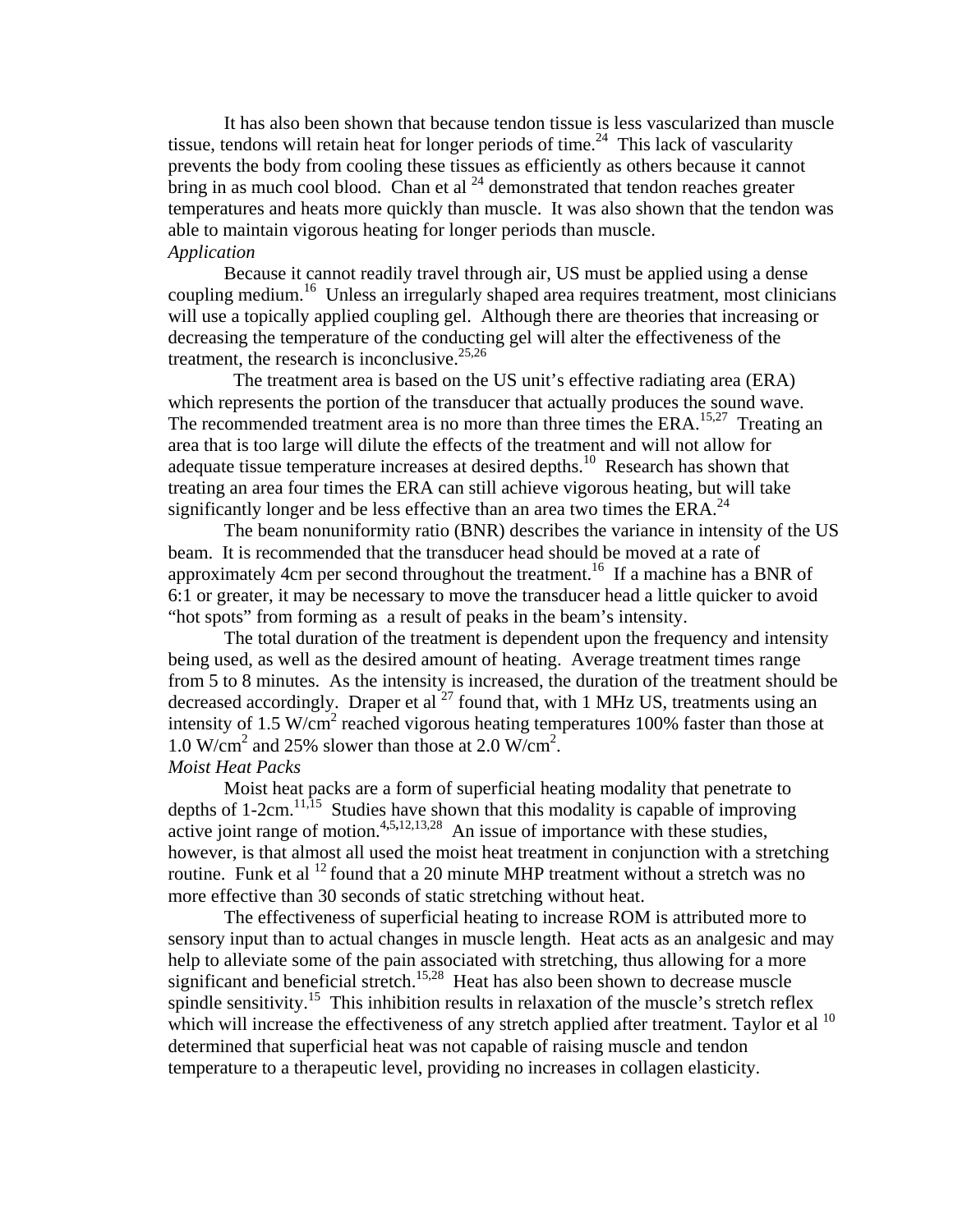Hendricson et al  $9$  also found that the external application of heat does not influence the elasticity of muscles or connective tissue.

 It should also be noted that the time required for an MHP treatment is much longer than that of US. The average treatment time for moist heat is between 15 and 20 minutes. Research has shown that treatments should last at least 20 to 25 minutes to achieve significant gains in tissue temperature.<sup>5</sup> After seven to nine minutes of treatment, the body's natural homeostatic defenses begin to take effect which evens out the temperature gradient that was initially created between the moist heat pack and the patient's tissue.<sup>15</sup> In a study examining the effects of moist heat on the hamstrings, Sawyer et al  $^{11}$  determined that a MHP treatment should last approximately 20 to 25 minutes in order to achieve an appreciable increase in tissue temperature. A study by Abramson et al  $^{28}$  using wet heat found that peak subcutaneous temperature was not reached until 25 minutes after the initiation of the treatment. When the treatment time is added to the time needed for stretching after the treatment the total time required is close to 30 minutes.

# *Application*

Moist heat packs operate via conduction. Comprised of a silicate gel encased in a canvas cover, these packs are maintained in hydrocollator units. The hydrocollator units keep the MHP's in water that is maintained between 70 and 75 degrees Celsius.<sup>16</sup> Although no coupling medium is needed, they do require insulation. Layers of protective cloth must be placed between the heat pack and the patient to prevent burns from occurring.<sup>15</sup> If the treatment area becomes too hot additional layers of toweling may be added for patient comfort and protection.

 MHP's are produced in a variety of sized to accommodate various parts of the body. In this study, we used a standard size MHP which measures 10 inches by 12 inches. The standard size pack is commonly used in athletic training rooms and clinics and provides an adequate treatment size for the hamstring muscle group.

#### **Methods**

#### *Subjects*

Seven male (average age  $= 21.9$  years; height  $= 179.9$  cm; weight  $= 89.9$  kg) and six female (average age  $= 21.7$ ; height  $= 164.3$  cm; weight  $= 60.3$  kg) volunteered for this study. Each subject had no recent history of injury to the dominant leg. Dominance was defined as the preferred leg to kick a ball. All subjects included in this study were required to have limited hamstring extensibility as determined by an active knee extension (AKE) angle of 170 degrees or less while in 90 degrees of hip flexion.<sup>10,11</sup> Prior to participation, subjects read and signed the informed consent form that had been approved by the University of North Florida's Institutional Review Board. *Protocol* 

 Upon reporting to the Athletic Training lab each subject's height, weight, and age was recorded. The subjects were asked to lie supine on the treatment table and AKE angles were recorded for the dominant leg using a gravity inclinometer attached to the lower leg as seen in Figures 1 and 2. Marks were made on the lateral lower leg using a felt tipped pen to ensure consistent placement of the inclinometer. During the measurement, a cloth strap was placed across the mid thigh of the contralateral limb to prevent any compensatory movement.13 A crossbar made of polyvinyl chloride pipe was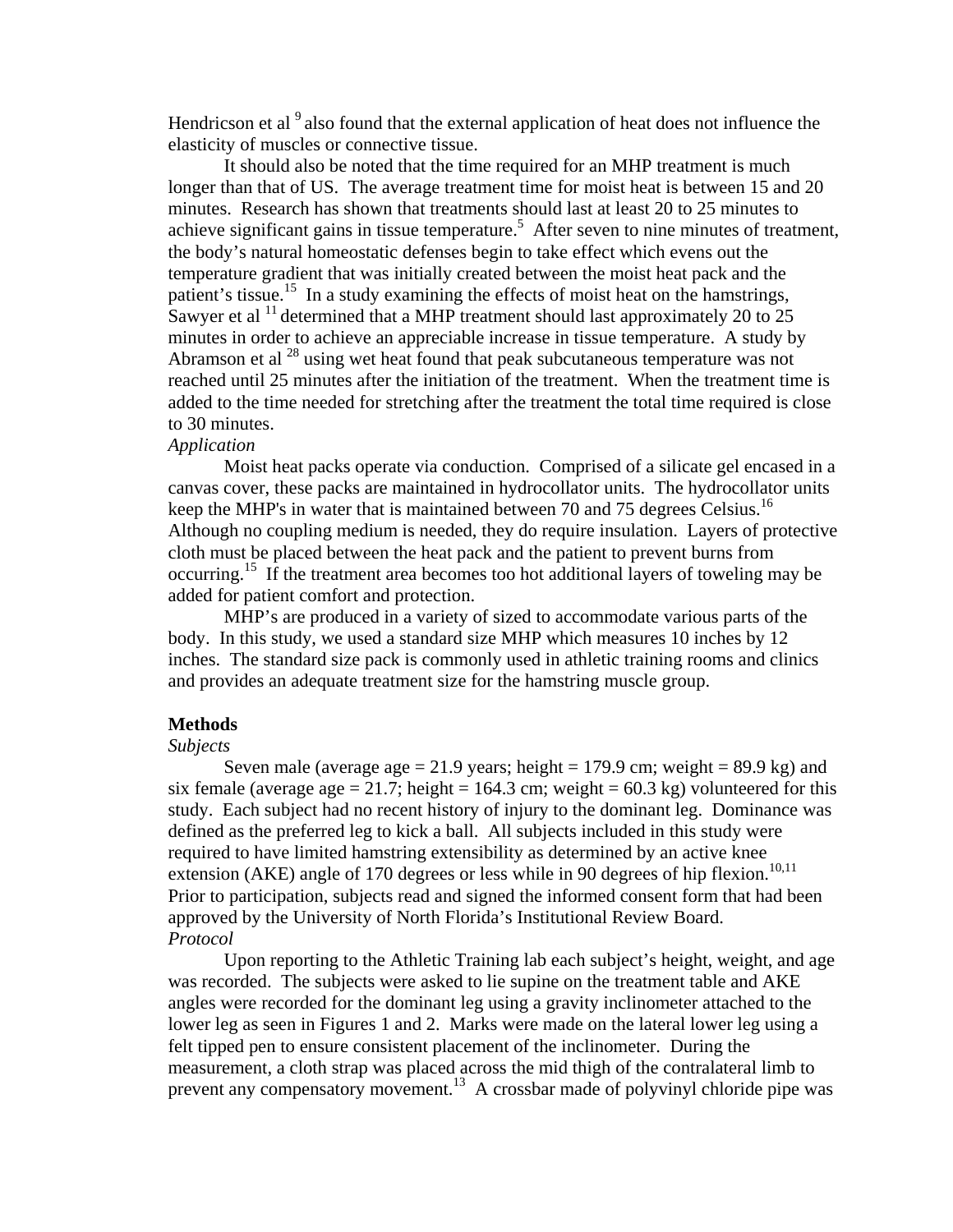used as a guide to ensure that the hip remained at 90 degrees of flexion during the measurement.<sup>30</sup> Subjects were asked to flex the hip until 90 degrees of flexion was reached (as determined by a standard goniometer) and the crossbar was put in place.

**Figure 1**: AKE resting position. **Figure 2**: AKE testing position.

For each measurement, subjects were asked to flex their hip until their anterior thigh came into contact with the crossbar. They were then asked to extend their lower leg as far as possible while keeping their thigh in contact with the crossbar. This position was held for two to three seconds while the measurement was taken. An average of three recordings was used as the baseline measurement.

 Subjects were randomly assigned to receive either the US or the MHP treatment during their first session. Treatment sessions were kept at least one week apart to account for any carryover effect. Three AKE measurements were recorded prior to each treatment session and the average of the three readings was used as the baseline measurement. Immediately following each treatment three AKE measurements were taken and the average of the three readings was recorded as the post-treatment measurement

 MHP's were maintained at a temperature between 70 and 75 degrees Celsius using a hydrocollator tank. One standard hot pack cover and one layer of toweling were placed between the MHP and the subject's posterior thigh to protect the skin and superficial structures as seen in Figure 3. MHP's were applied over the musculotendinous junction of the distal hamstrings. Each MHP treatment lasted 20 minutes and additional layers of toweling were added as needed for subject comfort.

> **Figure 3**: Application of moist heat treatment.

 Ultrasound treatments were performed using an Omnisound 3000 (Physio Technology Inc, Topeka, KS) unit at a frequency of 1 MHz with an intensity of 1.5 W/cm<sup>2</sup>. A water based gel, maintained at room temperature, was used as a conducting medium. A template was placed over the musculotendinous junction of the hamstring muscle group to ensure that the treatment area remained at four times the effective radiating area of the transducer head as seen in Figure  $4^{30,31}$ . The principle investigator performed all treatments using the same ultrasound unit which had been recently calibrated. Each US treatment lasted seven minutes. If subjects complained of intense heat or any abnormal sensations, treatment was discontinued.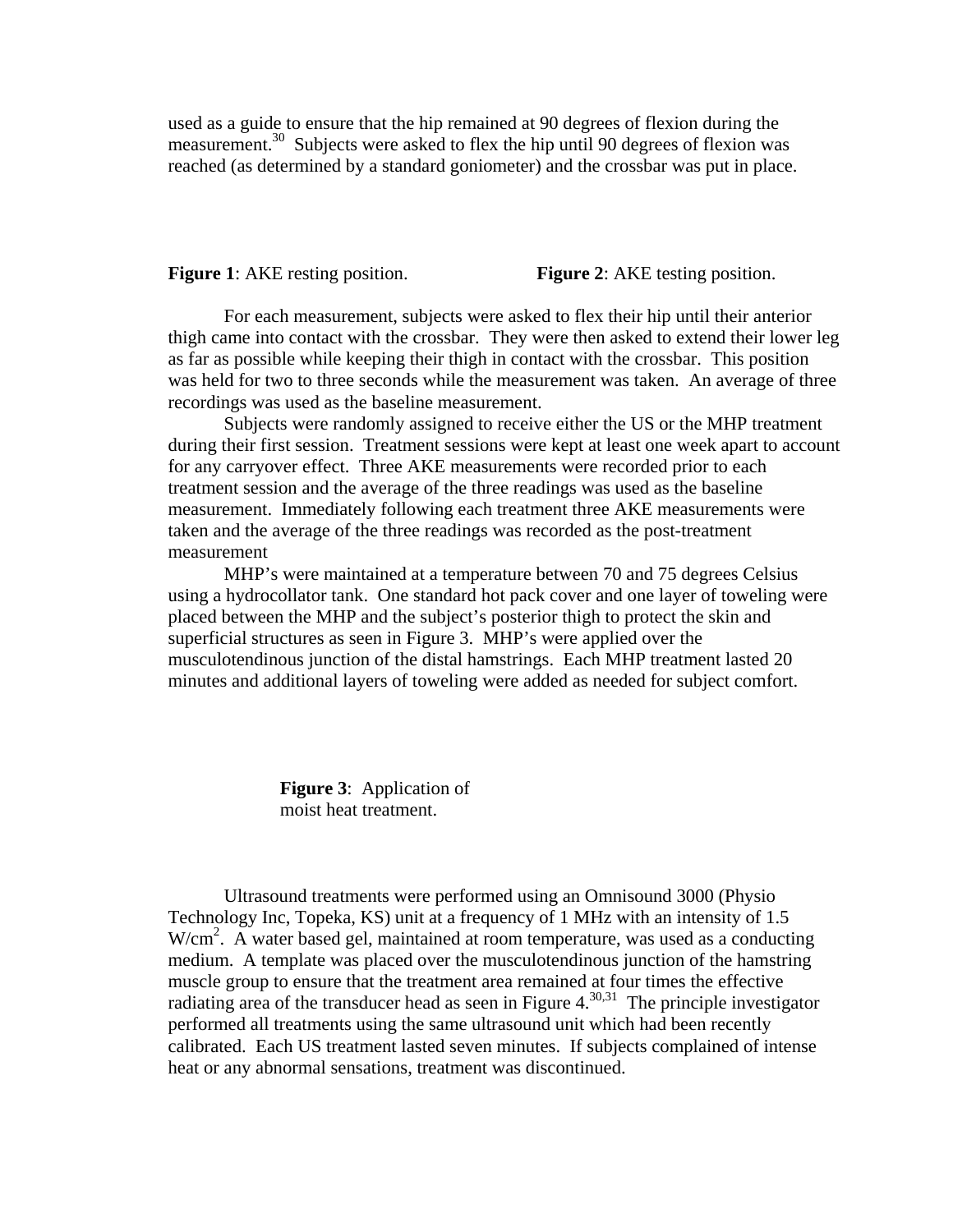**Figure 4**: Application of ultrasound treatment.

### **Statistical Analysis**

A repeated-measures analysis of variance (ANOVA) with 2 within-treatment variables (treatment (MHP and US) and time (pre-treatment and post-treatment)) was performed to determine differences in hamstring extensibility between the two treatment conditions. Differences were considered significant at p≤0.05.

## **Results**

Descriptive data for extensibility measures are reported in Figure 5. The repeated measures ANOVA revealed no significant difference between the two treatments  $(p=0.29)$ but yielded a significant main effect for time  $(p=.02)$ . Post-treatment measurements showed that US increased extensibility more than the MHP treatment.



#### **Average Changes in Hamstring Flexibility**

**Figure 5**: Average pre-treatment and post-treatment AKE measurements.

# **Discusssion**

This study demonstrated that there was no significant difference between US and MHP application in increasing hamstring extensibility (extensibility). Our results were in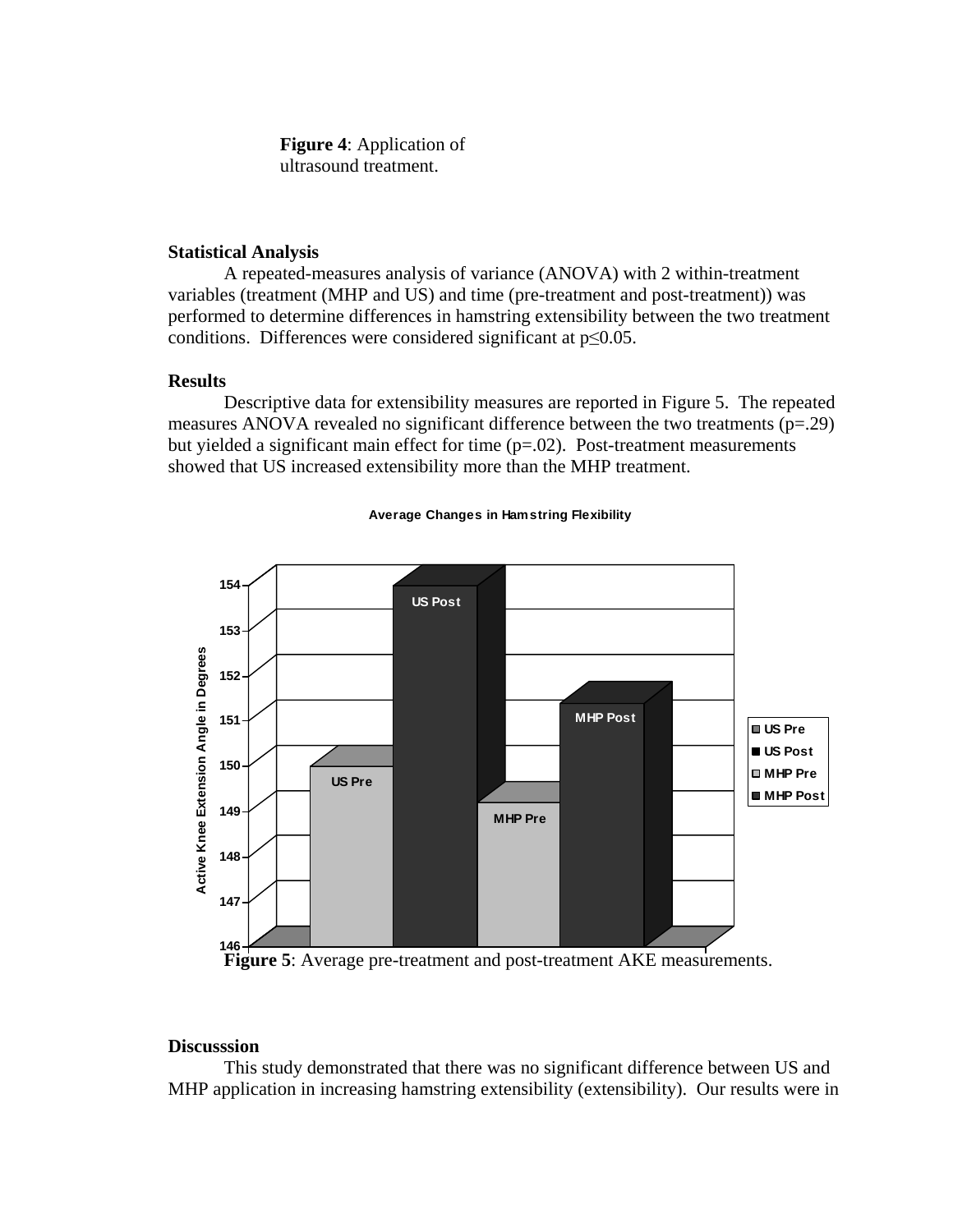agreement with Sawyer et al  $^{11}$ , who reported that superficial heat did not significantly increase hamstring extensibility without stretching. Although the muscle groups differed, our results were also similar to those of Knight et al.<sup>4</sup> Comparing US and MHP treatments on the plantar flexors, they found no significant difference between the two treatments when measuring changes in dorsiflexion range of motion after heat application and a stretching routine.

Robertson et al <sup>13</sup> found that the application of heat will increase dorsiflexion range of motion without the aid of a stretch. Contrary to our results, their study found that deep heat produced significantly greater gains than superficial heat. This difference may be explained by their use of short-wave diathermy as the deep heating modality. Short-wave diathermy is capable of treating a larger surface area than US and thus a larger volume of tissue.

Funk et al <sup>12</sup> performed a study comparing MHP treatments without a stretch and a stretching routine alone on hamstring extensibility. They found that MHP treatments resulted in significant increases in hamstring extensibility compared with the stretching routine. Because we found no significant difference between MHP and US treatments, it can be inferred that an US treatment would also be more effective than a stretching routine.

Clinicians must remember that a MHP is a superficial heating modality and 1 MHz US is a deep heating modality. The appropriate treatment should be based on the type of tissue being treated in each patient. Further research should be done to directly compare the effectiveness of 1 MHz US and moist heat on the hamstrings with the addition of a concurrent stretching protocol.

# *Limitations*

 A potential limitation of this study was its sample size. Only 13 subjects were used, two of which were unable to complete the US treatment. A larger sample size could have made the results more significant.

## *Clinical Application*

 This study shows that US provides greater gains in hamstring extensibility than moist heat without stretching, thus making it the preferred treatment for increasing extensibility. It is also important to note the lack of significant difference between the US and MHP treatments. Many Athletic Training Rooms, particularly in the high school setting, cannot afford US units. The lack of significant difference between these treatments means that Athletic Trainers with limited budgets can still provide effective treatment for their athletes.

#### **Conclusion**

 There was no significant difference in hamstring extensibility gains between 1 MHz US and an MHP treatment. The US treatment produced greater immediate gains in hamstring extensibility than the MHP treatment. Results indicate that either treatment is an effective means of increasing extensibility of the hamstring muscle group. Although US performed slightly better, institutions that have access only to moist heat can still provide effective and evidence-based treatment to their athletes.

#### **References**

Dick R, Ferrara M, Agel J, et al. Descriptive epidemiology of collegiate men's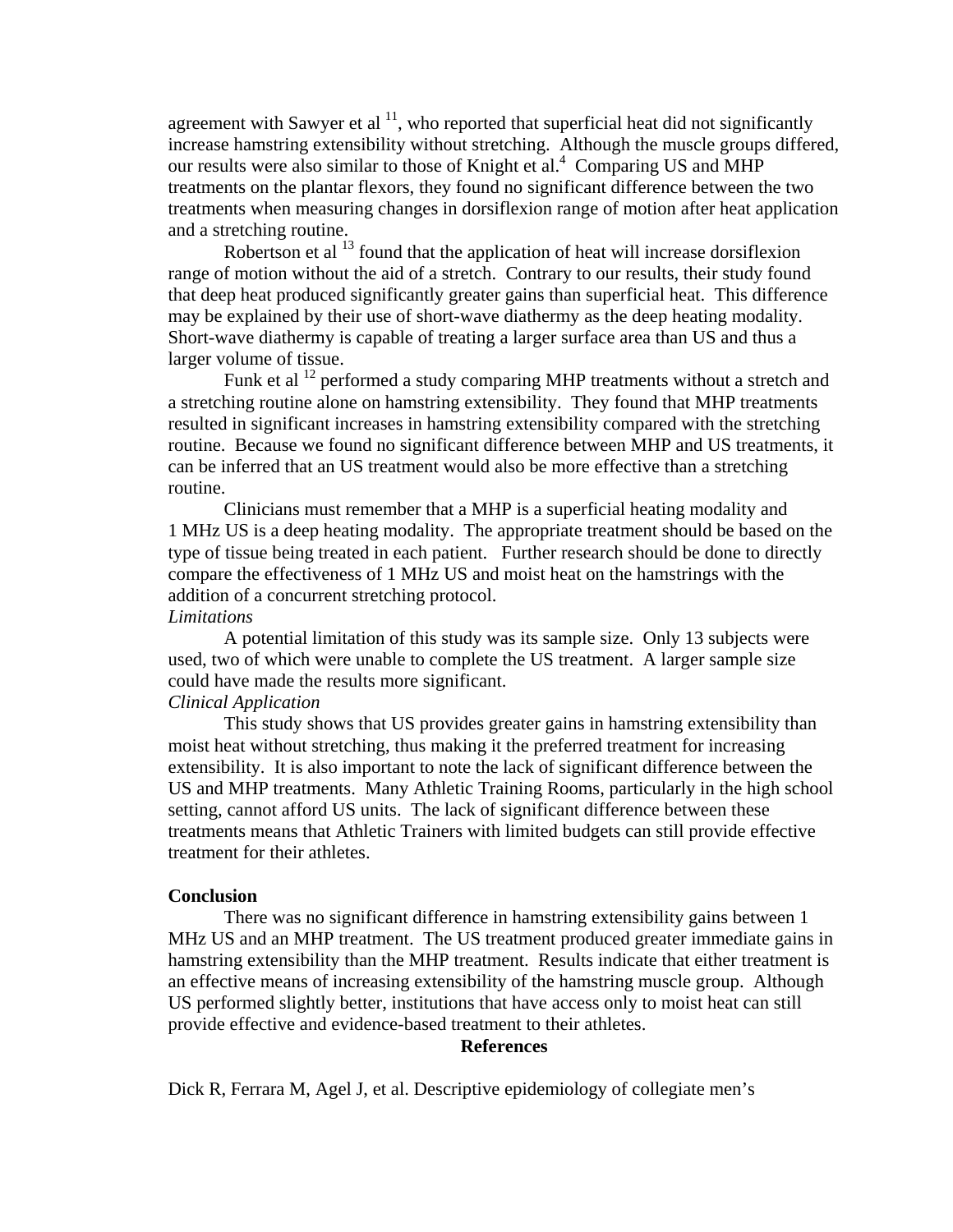football injuries: national collegiate athletic association injury surveillance system, 1988-1989 through 2003-2004. *J Athl Train*. 2007; 42:221-233.

- Dick R, Sauers E, Agel J, et al. Descriptive epidemiology of collegiate men's baseball injuries: national collegiate athletic association injury surveillance system, 1988- 1989 through 2003-2004. *J Athl Train*. 2007; 42:183-193.
- Dick R, Hootman J, Agel J, et al. Descriptive epidemiology of collegiate women's field hockey injuries: national collegiate athletic association injury surveillance system, 1988-1989 through 2002-2003. *J Athl Train*. 2007; 42:211-220.
- Knight C, Rutledge C, Cox M, et al. Effect of superficial heat, deep heat, and active exercise warm-up on the extensibility of the plantar flexors. *Phys Ther*. 2001; 81:1206-1214.
- Lin Y, Gung C. Effects of thermal therapy in improving the passive range of knee motion: comparison of cold and superficial heat applications. *Clin Rehab*. 2003; 17:618-623.
- Lentell G, Hetherington T, Eagan J, et al. The use of thermal agents to influence the effectiveness of a low-load prolonged stretch. *J Orthop Sports Phys Ther*. 1992; 16:200-207.
- Davis D, Ashby P, McCale J, et al. The effectiveness of 3 stretching techniques on hamstring flexibility using consistent stretching parameters. *J Strength Cond Res*. 2005; 19:27-32.
- Currier D, Nelson R. *Dynamics of Human Biologic Tissue*. Philadelphia, PA: FA Davis Co; 1992:16, 68-69.
- Hendricson A, Fredriksson K, Persson I, et al. The effect of heat and stretching on the range of hip motion. *J Orthop Sports Phys Ther*. 1984; 13:110-115.
- Taylor B, Waring C, Brashear T. The effects of therapeutic application of heat or cold followed by static stretch on hamstring muscle length. *J Orthop Sports Phys Ther*. 1995; 21:283-286.
- Sawyer P, Uhl T, Mattacola C, et al. Effects of moist heat on hamstring flexibility and muscle temperature. *J Strength Cond Res*. 2003; 17:285-290.
- Funk D, Swank A, Adams K, et al. Efficacy of moist heat pack application over static stretching on hamstring flexibility. *J Strength Cond Res*. 2001; 15:123-126.
- Robertson V, Ward A, Jung P. The effect of heat on tissue extensibility: a comparison of deep and superficial heating. *Arch Phys Med Rehab*. 2005; 86:819-825.
- Starkey C. *Therapeutic Modalities*. Philadelphia, PA: FA Davis Co; 2004: 118, 139-142, 156-182.
- Denegar C, Saliba E, Saliba S. *Therapeutic Modalities for Musculoskeletal Injuries*.
- Champaign, IL: Human Kinetics; 2006:119, 178-188.
- Rose S, Draper D, Schulthies S, et al. The stretching window part two: rate of thermal decay in deep muscle following 1-MHz ultrasound. *J Athl Train*. 1996; 31:139- 143.
- Baker R, Bell G. The effect of therapeutic modalities on blood flow in the human calf. *J Orthop Sports Phys Ther*. 1991; 13:23-27.
- Warren C, Lehmann J, Koblanski J. Elongation of rat tail tendon: effect of load and temperature. *Arch Phys Med Rehab*. 1971; 52:465-474.
- Warren C, Lehmann J, Koblanski J. Heat and stretch procedures: an evaluation using rat tail tendon. *Arch Phys Med Rehab*. 1976; 57:122-126.